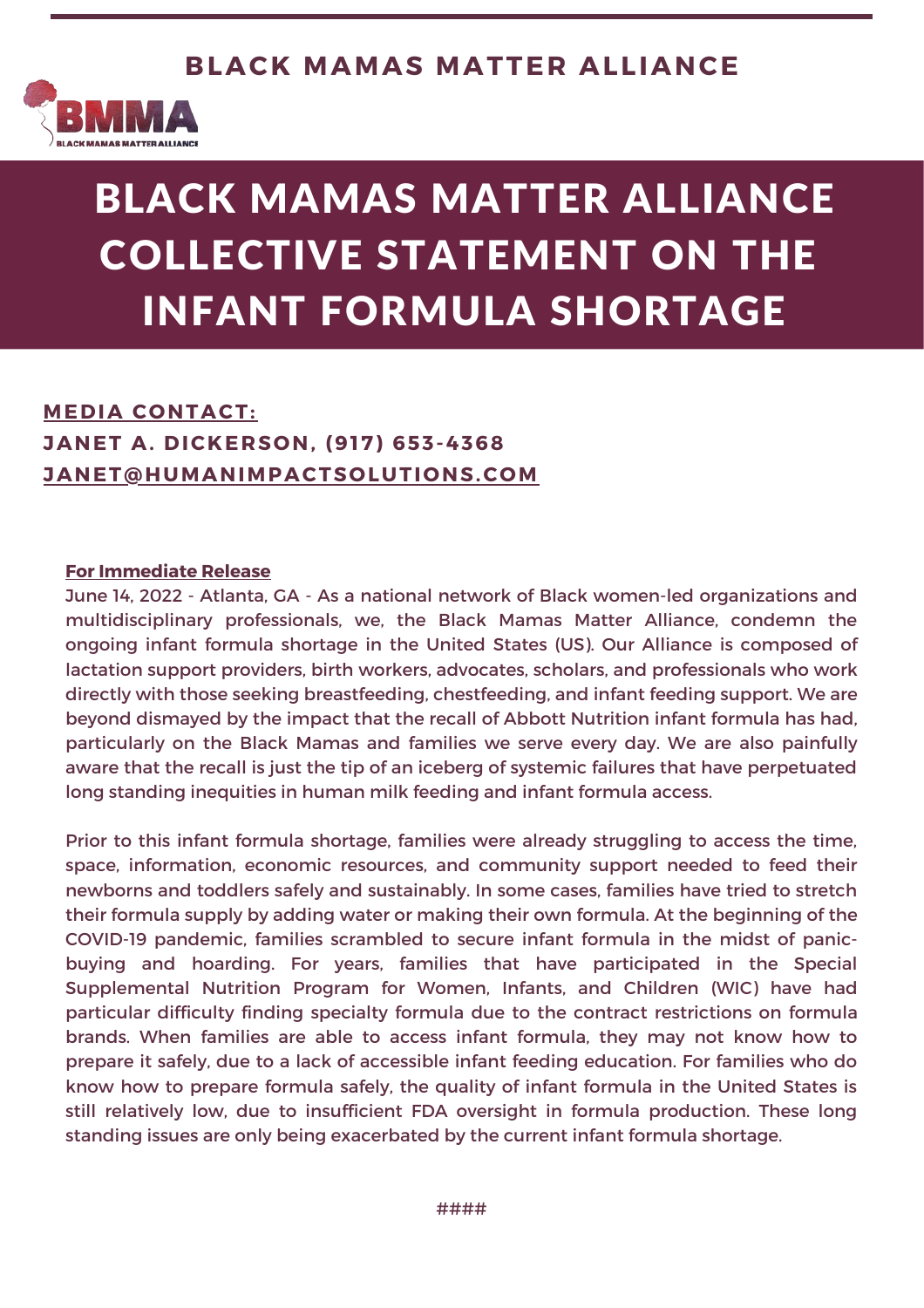### **BLACK MAMAS MATTER ALLIANCE**

A series of systemic failures have also made breastfeeding and chestfeeding inaccessible to families, despite overwhelming evidence of its positive [benefits.](https://www.jognn.org/article/S0884-2175(21)00116-7/pdf?utm_source=AWHONN&utm_medium=page-clicks&utm_campaign=position-statement-clicks&utm_id=+) The vast majority of US births take place in hospitals, where breastfeeding and chestfeeding initiation is frequently disrupted and unsupported. A 2016 [study](https://publications.aap.org/pediatrics/article/138/2/e20152388/52433/Racial-and-Ethnic-Differences-in-Breastfeeding) noted that, Black women were nine times more likely to be offered formula than white mothers. Further, hospital-based practices that are supportive of human milk feeding such as those included in the Baby-Friendly Hospital Initiative are less likely to be available in Black [communities](https://publications.aap.org/pediatrics/article/143/2/e20181897/37290/Addressing-Racial-Inequities-in-Breastfeeding-in). Even in Baby-Friendly environments, Black families are not exempt from the structural racism and implicit bias that negatively impact the overall goal of promoting, protecting, and supporting human milk feeding.

Additionally, most parents returning to work lack access to paid family leave, adequate lactation space, and other workplace accommodations to meet their human milk feeding goals. Approximately, one in four [women](https://pubmed.ncbi.nlm.nih.gov/32134836/) have to return back to work within 10-14 days after giving birth. The lack of paid leave significantly impacts the ability to bond with one's infant, heal from the birthing experience, and provide human milk. Moreover, Black women often face inadequate or very limited lactation [accommodations](http://www.calwic.org/wp-content/uploads/2020/12/Lactation-Accommodation-Brief-201210.pdf) when they return to the workplace. Broadly, the interlocking racial, gender, economic, and other oppressions that Black women and birthing people face has compromised our ability to practice selfdetermination and food sovereignty while feeding our children.

Lastly, infant formula companies continue to engage in **[unethical](https://www.who.int/news-room/commentaries/detail/it-s-time-to-stop-infant-formula-marketing-practices-that-endanger-our-children) and predatory marketing** practices that target economically [disadvantaged](https://www.who.int/publications/i/item/9789240044609) families and communities of color. Tactics such as providing free infant formula samples to pregnant and postpartum people, gifts for parents and healthcare providers, generous discounts, and deceptive messaging create an environment that makes it challenging for families to make unbiased, informed infant feeding decisions. Further, very few infant formula companies adhere to the World Health [Organization/UNICEF](https://www.who.int/publications/i/item/9241541601) International Code of Marketing of Breast-milk Substitutes (WHO Code). The WHO Code was created in 1981 to promote breastfeeding and protect consumers against aggressive and improper infant formula marketing practices and distribution. Sadly, the WHO Code is not enforced in the US.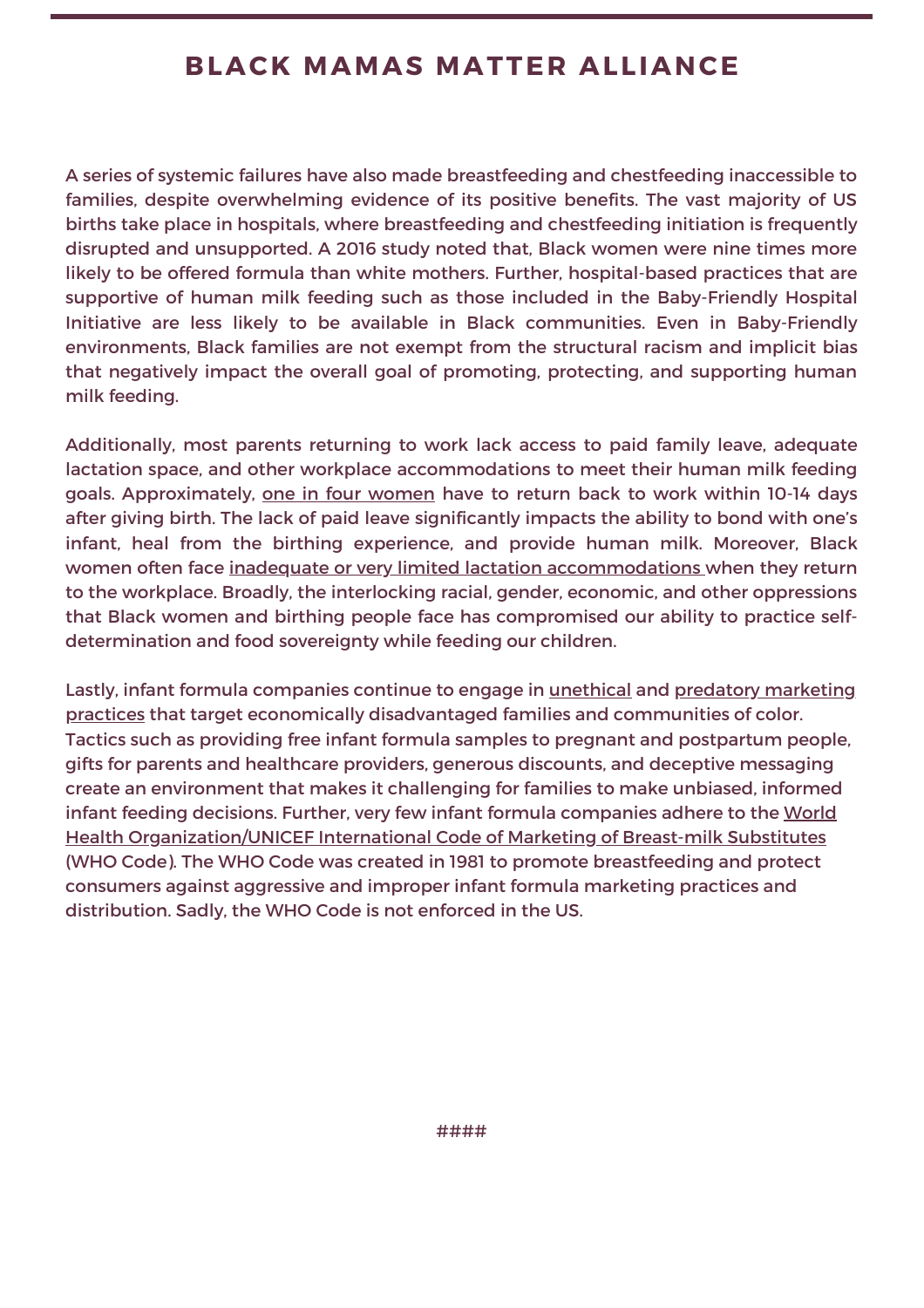### **BLACK MAMAS MATTER ALLIANCE**

In light of these systemic failures, we need comprehensive paid family leave policies, lactation accommodations for pregnant and postpartum workers, and a commitment to center pregnant and postpartum workers in the resurgent labor movement. We need to hold hospitals and providers accountable for maternal health outcomes, including human milk feeding initiation and support. We need a culture shift that destigmatizes human milk feeding, as well as mutual aid efforts like community and pasteurized donor human milk exchanges. We need higher quality infant formula, stronger oversight of infant formula ingredients and production, and robust public education and community outreach on preparing formula safely. We need reimbursement for skilled lactation services and mandated insurance coverage for donor milk to ensure families are able to provide human milk for their infants. We need to provide greater economic and social support to families that utilize WIC services, so they can feed their children safely and sustainably. While we applaud efforts to increase access and production of infant formula by use of the Defense<br>Production Act and Operation Ely Fermula we call for greater transparency related to the Production Act and Operation Fly Formula, we call for greater transparency related to the distribution of the formula being imported from overseas. Given the current infant feeding inequities and lack of access to lactation support, limited transportation options, or financial resources, it is imperative that historically marginalized and rural communities are prioritized.

We reject the white supremacist, heteropatriarchal, and capitalist tendency to demand individual solutions to systemic failures. At the same time, we know that families need to feed their children now. Knowing this, we continue to connect pregnant and parenting people with economic, social, and other resources that can support their efforts to feed their children. We organize mutual aid efforts, including community milk depots and pasteurized donor human milk banks and exchanges, as well as forums for community education and connection. As always, Black-led community-based organizations are doing life-saving work, while receiving insufficient funding and support. The infant formula shortage is yet another reminder of the critical importance of investing in the Black-led community-based organizations that provide holistic, respectful maternity care, including lactation support and wraparound services, in our communities.

We assert that the infant formula shortage is not simply the result of a product recall or supply chain issues; instead, it is a systemic failure that disproportionately harms Black women and birthing people, our families, and communities. In the midst of historic reproductive injustices and daily instances of violence across the country, we call on policymakers, stakeholders, and leaders to make the systemic changes we demand and deserve.

Black Mamas Matter [Alliance,](https://blackmamasmatter.org/) Inc. (BMMA)